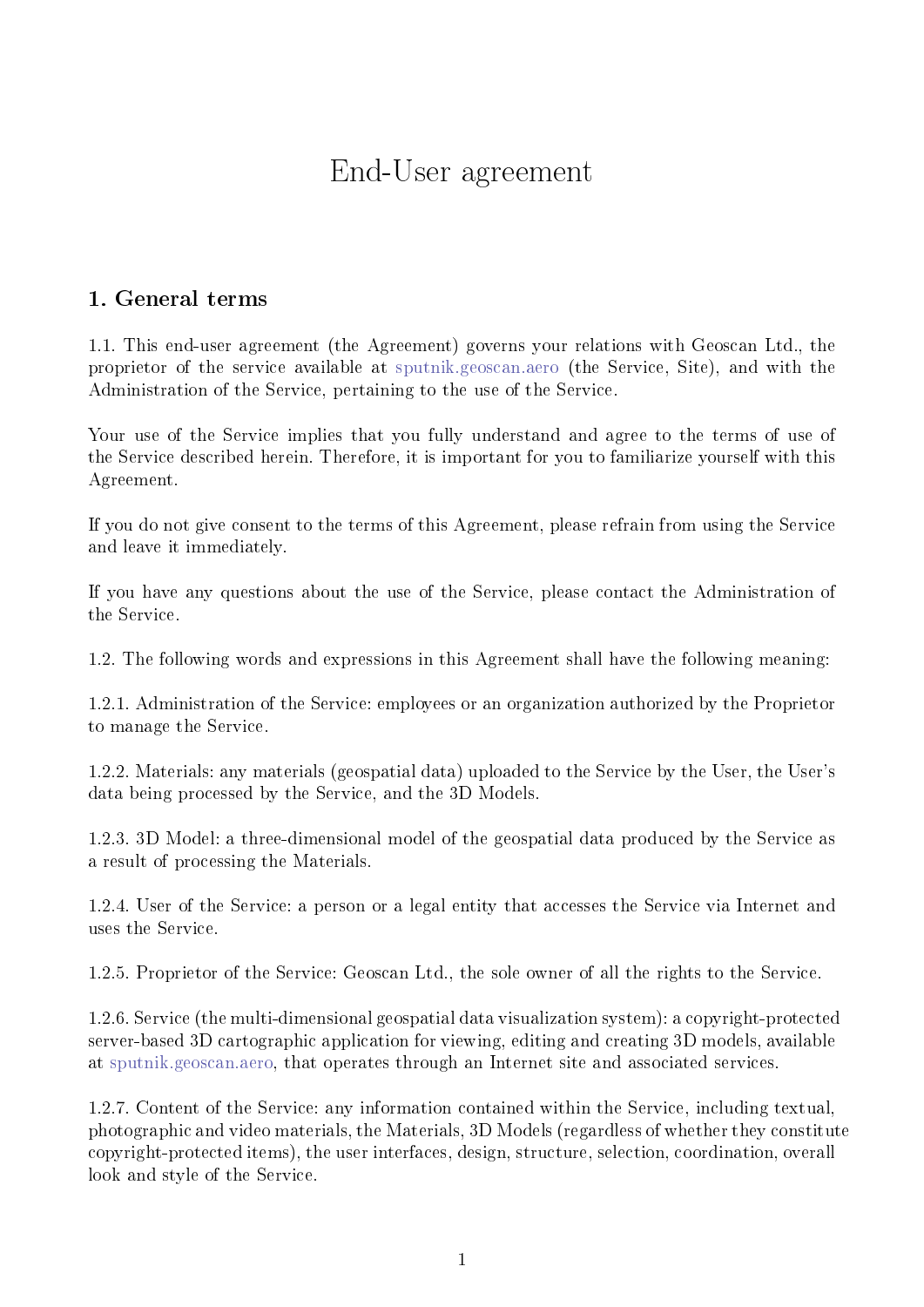1.3. Administration of the Service reserves the right to change the terms of this Agreement at any time without notification.

Continued use of the Site by the User implies his/her consent to the terms of this Agreement including any changes hereto.

User is personally responsible to check this Agreement for any changes.

# 2. Modes of Use of the Service. User Registration

### Modes of Use of the Service

2.1. The Service can be used by the User in three distinct modes, namely view, free-of-charge and commercial.

2.2. To use the Service in a free-of-charge or commercial mode, the User must undergo registration to be issued a unique account. In some cases an account can be provided by Administration of the Service.

### User Registration and Account Usage

<span id="page-1-0"></span>2.3. Any User has a right to use only one account. A User will be held liable for the breach of this term according to this Agreement and applicable law.

2.4. For the purpose of registration, the User shall present complete and accurate responses to the questions in the registration form, and keep them up to date.

2.5. Administration of the Service can at any time request the User to confirm the data given during registration, by presenting confirmation documents (such as personal identity documents). Failure to present such documents can be, at Administration's discretion, regarded as misrepresentation and lead to banning the User from using his/her account and the Service.

2.6. Inconsistency between the documents presented by the User and data entered during registration, as well as impossibility to identify the User from the registration data, gives Administration the right to ban the User from using his/her account and the Service.

2.7. During registration, User selects a desirable login (a unique account name) and a password to access the account. If the password is provided by Administration of the Service, User shall change it after first successful login. Administration of the Service has a right to deny usage of certain login names, as well as impose certain limitations on login and password (such as length, valid characters etc.)

2.8. User shall not convey the access to his/her account to third parties (such as by disclosing login and password), and shall inform Administration of the Service immediately about any unauthorized access to the Service using his/her account, as well as about any known or suspected compromise of the account credentials.

2.9. User's personal data associated with the User's account is stored and processed by Administration of the Service in accordance with the Privacy policy.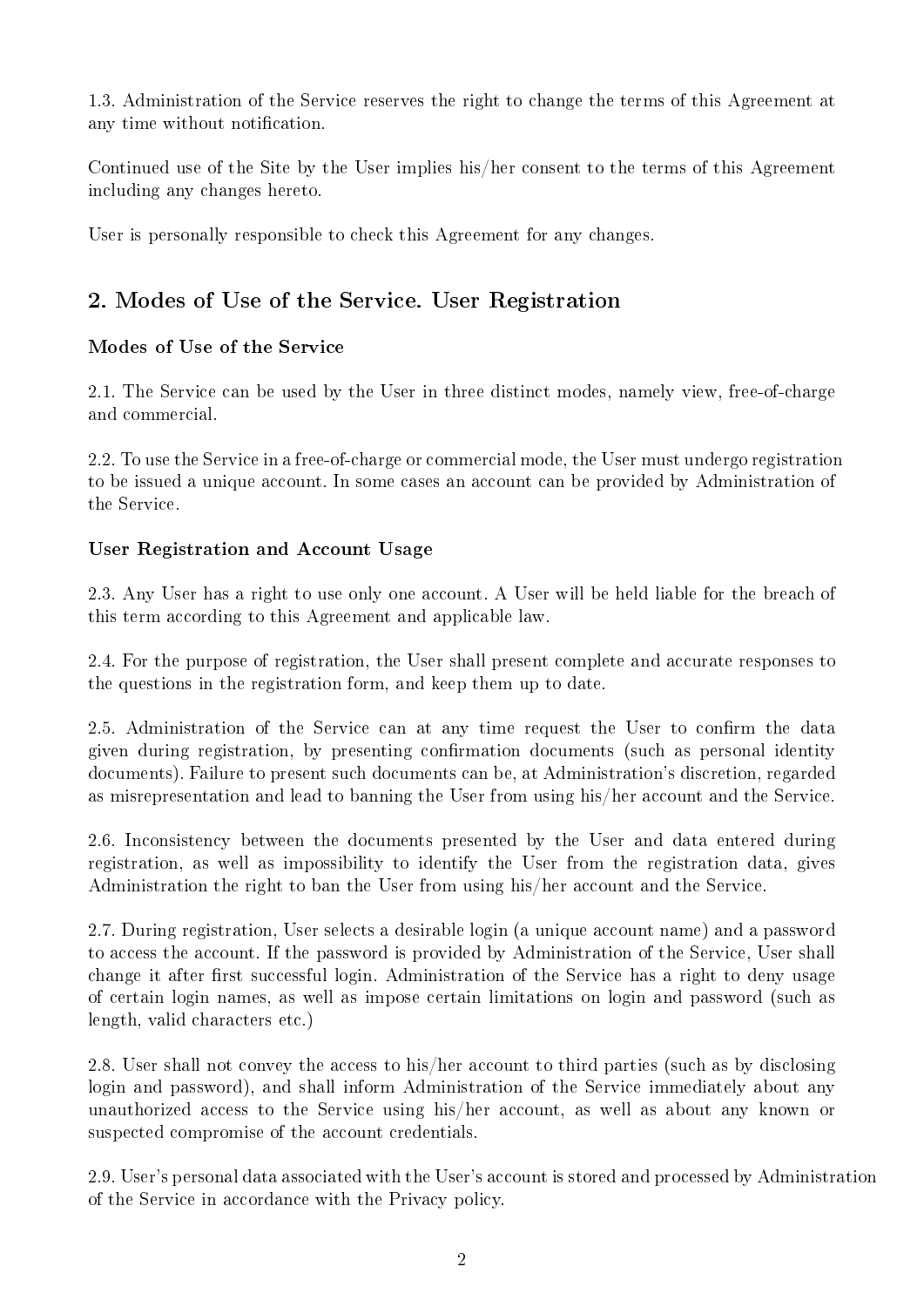2.10. Hereinafter, restriction (termination etc.) of User's access to the Service implies, among other things, restriction (termination etc. as applicable) of User's access to his/her account.

## 3. Terms of Use of the Service

## General Terms of Use of the Service

3.1. Regardless of the mode of use of the Service, User shall:

3.1.1. Use the Service only for its intended purpose for uploading, processing and publishing of Materials that do not violate any rights or existing legislation of Russian Federation, including Russian Law No. 5485-1 of July 21, 1993, "On State Secrets", Federal Law No. 149-FZ of July 27, 2006, "On Information, Information Technologies and Protection of Information", Federal Law No. 152-FZ of July 27, 2006 "On Personal Data" (refrain from placing home addresses, phone numbers, email addresses, passport details and images of any third persons on the Service without their personal consent), articles 152.1, 152.2 of Civil Code of Russia, and other applicable regulations of Russian Federation and other countries.

3.1.2. Upload, process and publish only the Materials for which the User has the right to do so. Uploading, processing and publication of Materials by the User constitutes his/her guarantee that the unencumbered rights to such Materials belong to the User, that the use of such Materials is at User's sole discretion, and that the use of Materials constituted by their upload and processing by Proprietor and Administration of the Service does not violate material, personal property or intellectual rights of third parties.

If a relevant copyright holder issues a substantiated complaint about the breach of their lawful rights, Administration has a right to use the remedies specified in [p. 2.3.](#page-1-0) of the Agreement against the offending party.

3.1.3. Not use the Service in any way that can interfere with its normal operation, such as by uploading any data containing or possibly containing viruses and other harmful programs.

3.1.4. Not use any automated scripts (programs) to collect data and/or communicate with the Service and its sub-services, except the scripts available for download on the Service itself.

3.1.5. Not upload, publish, transfer or disclose in any other way (hereinafter, place) any information threating, discrediting or offending other Users or third parties, as well as any information that is vulgar, obscene or fraudulent, infringing personal or public interests, promotes racial, religious, ethnic hatred or dissent, or any other information violating legal rights of a person or citizen.

3.1.6. Not describe or promote criminal activity, not place any guidance or instructions on criminal acts.

3.1.7. Not advertise in any way (e. g. by placing photographs or produced models that contain advertisement) any products or goods, means of identification of any legal entity and/or good, producer or vendor, results of intellectual activity or events (including sports events, concerts, festivals, risk-based games, wagering) without express consent of Administration of the Service.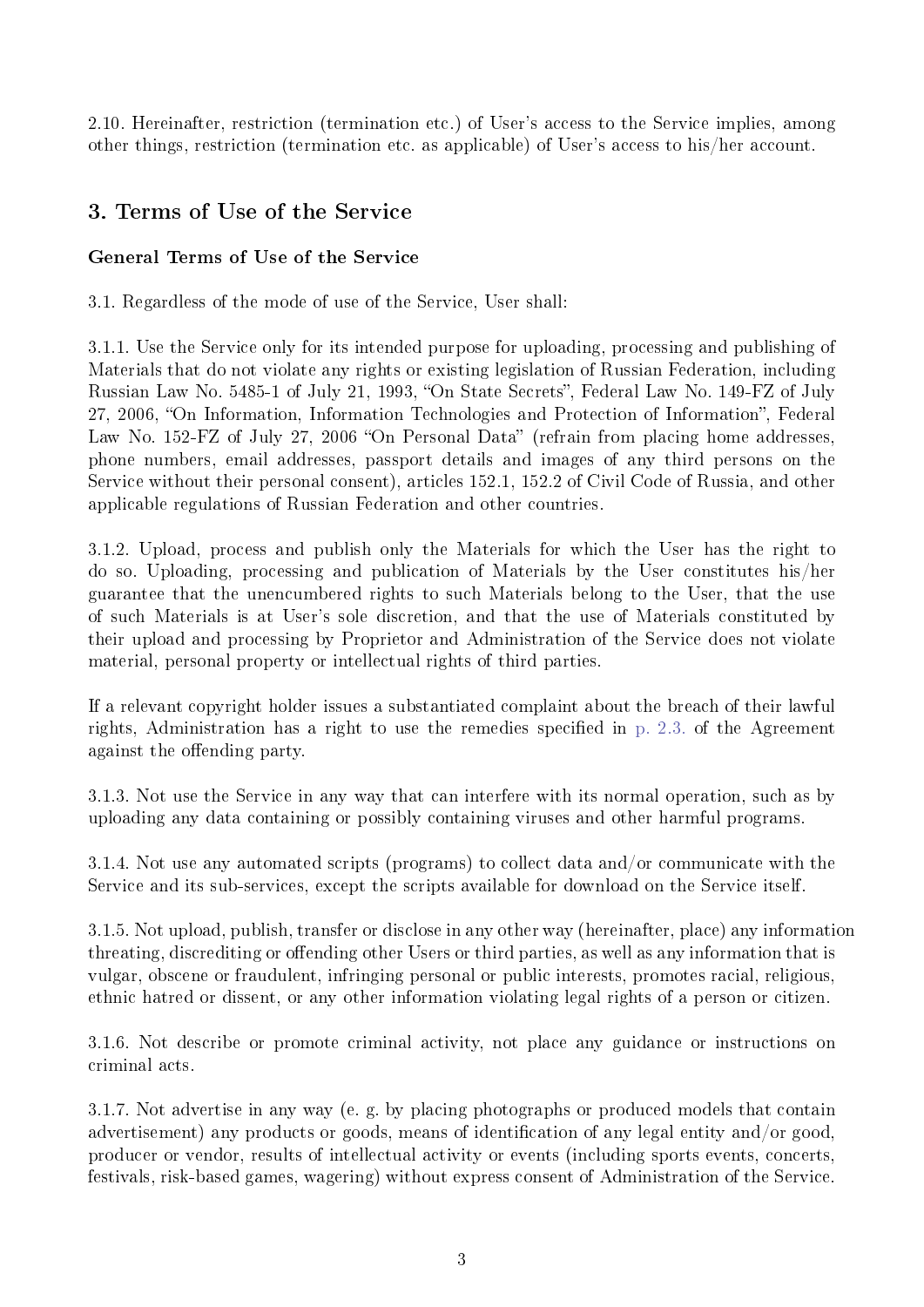3.1.8. Not place any business proposals, propaganda materials, pyramid investment schemes or appeals, any other intrusive information, without express consent of Administration.

3.1.9. Not use the Service or its Content in any way not authorized by this Agreement.

3.2. Administration reserves the right, at its sole discretion:

3.2.1. To check, modify (moderate) or delete any Materials or other information uploaded, processed or published by the User in violation of this Agreement, suspend, restrict or terminate User's access to the Service or a part hereof, if it deems that User constitutes a threat to the Service and/or other Users or third parties, or violates their rights. In such a case, neither Proprietor nor Administration of the Service can be liable for any losses or damages incurred by the User in this regard, regardless of the mode of use of the Service.

3.2.2. To suspend, restrict or terminate User's access to any or all parts of the Service at any time by any reason (or without giving any reasons), with or without preliminary notice, and not be liable for any losses or damages incurred by the User in this regard.

If the User uses the Service in commercial mode and his/her access to the Service is suspended, restricted or terminated under this clause, the User can be reimbursed for the unused part of the prepayment for use of the Service.

3.3. By placing his/her Materials on the Service, the User gives consent to copy his/her content for backup and storage purposes.

3.4. When Materials are deleted from the Service, the Proprietor retains the rights granted to Proprietor by the User. Administration of the Service has a right to keep the backup copies of the User's content.

3.5. To send the User notifications and information pertaining to the use of the Service.

#### Free-of-charge Use of the Service

3.6. The Proprietor allows limited unpaid access to the Service for testing purposes. The User can use the Service free of charge to the following extent:

3.6.1. The User can test the functional capabilities of the Service, including viewing the Materials.

3.6.2. The User can use the Materials obtained from the Service only for personal non-commercial purposes.

<span id="page-3-0"></span>3.6.3. Upload of User's Materials to the Service, as well as creation of Materials using the Service, gives the Proprietor exclusive right to use the aforementioned Materials within the limits stipulated below. Proprietor can use the Materials at its discretion for any legal purposes, including commercial use, or give similar rights to third parties, including but not limited to viewing, reproduction, copying, editing Materials or a part thereof, public performance, conversion, translation and distribution, for Service-related purposes, including promotion of the Service. In pursuit of these goals, Administration is entitled to produce derived materials, including 3D Models, and include the obtained materials in corresponding collections, as well as perform other relevant activities.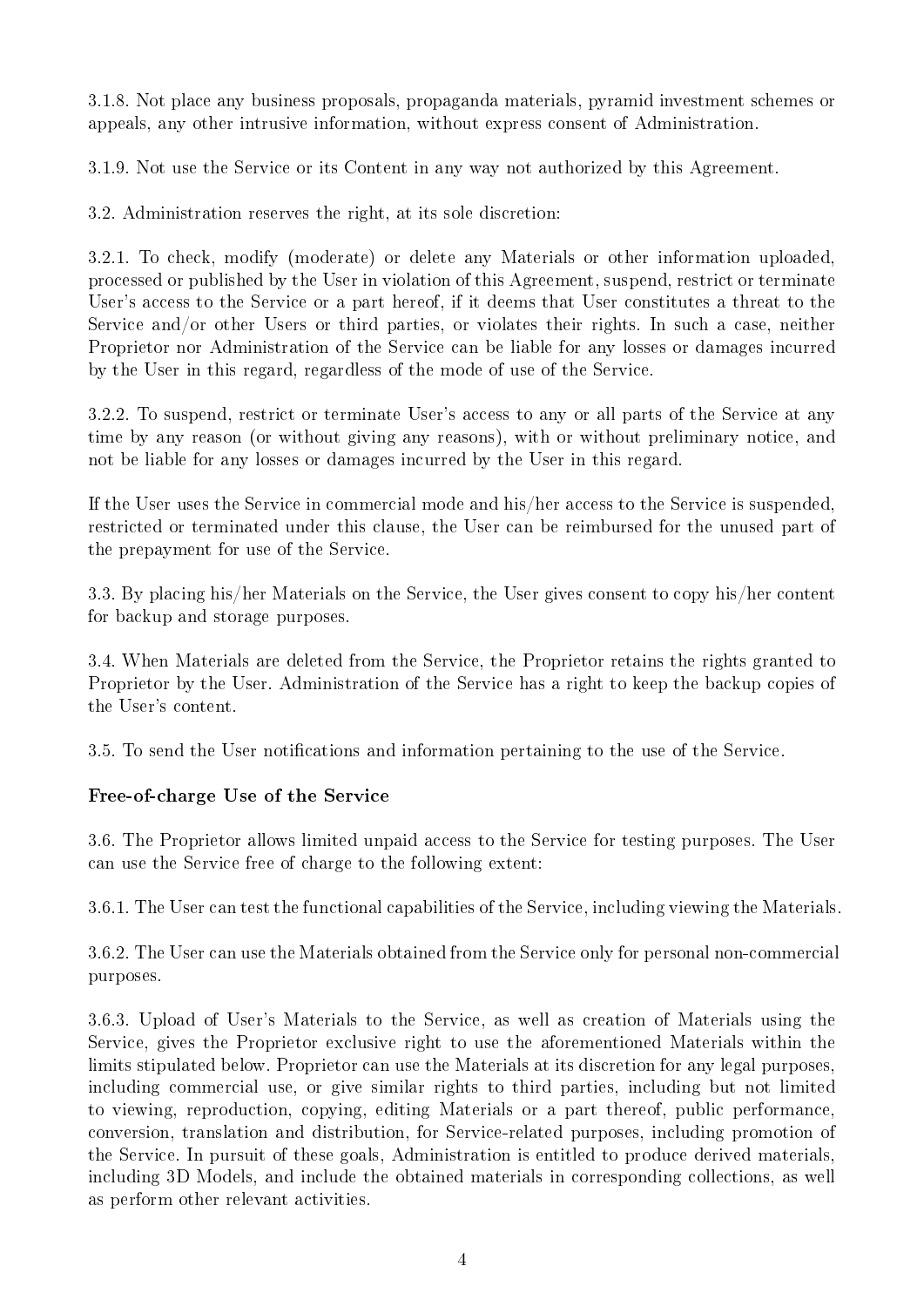#### Commercial Use of the Service

3.7. Commercial use of the Service is a use on a fee basis, and is subject to the following conditions:

3.7.1. The User can use the Service according to its functional capabilities, i. e. view, create, process and publish Materials.

3.7.2. The data obtained by using the Service in commercial mode is proprietary to the User. It can be used by the User by any means and for any purposes not violating the existing legislation of Russian Federation and other countries.

3.7.3. Disk space allocation is limited by the pricing plan paid by the User.

3.7.4. By publishing the Materials for public access, the User grants the Proprietor the rights to the Materials as provided by item [3.6.3.](#page-3-0) herein. Said rights cannot be unilaterally revoked by the User.

## 4. Liability. No guarantees

4.1. Any and all liability for improper use of Materials uploaded by User to the Service, including liability under Russian Law No. 5485-1 of July 21, 1993 "On State Secrets", Federal Law No. 152-FZ of July 27, 2006 "On Personal Data" and other applicable laws and regulations of Russia and other countries, lies solely with the User uploading or producing such Materials.

4.2. The User uploading or producing Materials is liable for any actual or possible breach of material, personal property, exclusive or other rights of third parties arising from the use of such Materials.

4.3. The Proprietor and Administration of the Service are not liable for any injury, damage or loss of profit incurred by the User as a result of using the Service.

4.4. By using the Materials uploaded or produced by the User within the rights granted by the User under this Agreement, the Proprietor and Administration of the Service implies that the use and circulation of such Materials is legal and lawful.

4.5. The User is fully responsible for security of his/her account credentials (login and password), and for keeping them confidential. The User is fully responsible for any actions performed on the Service using his/her account.

4.6. In case of breach of item [2.3.](#page-1-0) of this Agreement by the User, Administration of the Service or the Proprietor has a right to block (delete, terminate) all User's accounts, and claim compensation for any damages or unjust enrichment arising from said breach.

4.7. Administration of the Service and the Proprietor do not give any guarantees regarding the Service except provided by these or additional conditions and policies. In particular, they undertake no commitments in regard of contents of the Service, its functional capabilities, reliability, availability or fitness for User's purposes. The Service is provided "as is". Legislation